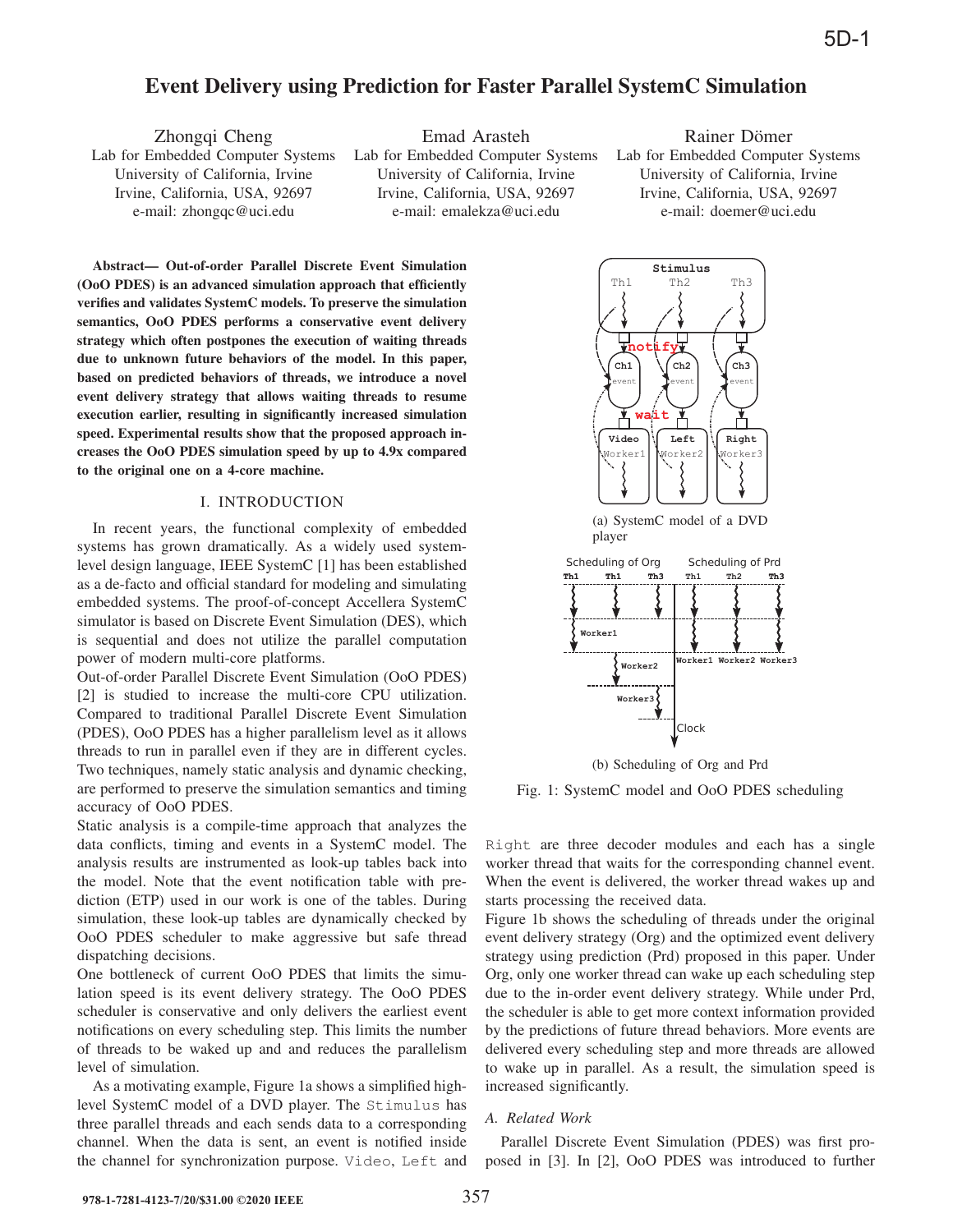increase the simulation speed, and was well studied in [4], [5] and [6]. [4] proposed a scheduling algorithm that predicted thread run time at segment level for better multi-core scheduling. [5] exploited data-level parallelization on top of OoO PDES for faster SystemC simulation. [6] introduced a static approach to predict future behaviors of threads, and used the information for advanced data conflict analysis of threads. Although our work reuses ETP proposed in [6], it is totally different from [6] because in our work the prediction information is used for optimized event delivery strategy. Note also that the approaches in [4], [5] and [6] are orthogonal with ours and can be applied together for parallel SystemC simulation.

SystemC simulation was also widely studied in many other works. The SystemC-clang framework was proposed in [7]. It analyzed SystemC models at register-transfer level and transaction-level. [8] introduced a parallel SystemC simulation kernel. However, it required the user to manually translate the sequential design into a safe parallel design. [9] provided users with a set primitives to manually parallelize SystemC tasks. Our work is different as it supports automatic and safe simulation.

#### II. BACKGROUND

In this section, we briefly review the Segment Graph (SG) data structure which is fundamental to OoO PDES , the ETP that provides the prediction information about event notifications and the original event delivery strategy.

#### *A. Segment Graph*

The SG is a directed graph that represents behavior of functions in a SystemC model. Each node in the graph is a set of code statements executed between two scheduling steps [2]. A scheduling step is an entry to the scheduler, which includes wait statements, start of a thread and end of a thread. In SG, a scheduling step is indicated by an edge between segments. An example of SystemC source code is shown in Figure 2a. The corresponding SG is shown in Figure 2b. Segment 3 and 4 are separated by the wait-for-event statement wait (e1) in line 8, as indicated by e1 beside the edge. Segment 4 wakes up when event  $\in$  1 is notified by segment 2.



Fig. 2: Example of SG

#### *B. Event Notification Table with Prediction*

ETP was first introduced in [6] for optimized data conflict analysis in OoO PDES, which is a table that stores the prediction information about the time advance for a segment to wake up another segment. ETP is formally defined in Equation 1. It is automatically built by the compiler with the algorithm proposed in [6].

$$
ETP[i,j] = \begin{cases} \n\text{if a thread in } seg_i \\ \n\text{may wake up a thread} \\ \n\text{time} \quad \text{advance} \quad \text{of} \\ \n\text{time} \quad \text{advance} \quad \text{of} \\ \n\text{if a thread in } seg_i \\ \n\text{will never wake up a} \\ \n\text{thread in } seg_j \n\end{cases} \tag{1}
$$

Take the SG in Figure 2b as an example. Segment 4 is directly waked up by segment 2 via event  $\epsilon$ 1, ETP[2, 4] is thus one delta cycle, denoted as  $(0,1)$  in this paper<sup>1</sup>. Indirect event notifications are also considered in ETP. Segment 1 does not notify any event, however, it is followed by segment 2 with time advance of 1 SC\_NS and segment 2 directly wakes up segment 4. Therefore, segment 1 indirectly wakes up segment 4 with a minimum time advance of (1,1). Segment 1 can also indirectly wake up segment 6 by first indirectly wakes up segment 4, then segment 4 directly wakes up segment 6. In this case,  $EPT[1,6] = (1,2)$ . The corresponding ETP is shown in Figure 3. Note that there are several  $(\infty,0)$  entries in the table. For instance, ETP(2,3) is  $(\infty, 0)$ . This is because segment 3 does not wait for any event and thus no other segment may wake it up.

In our approach, ETP is used to calculate the predicted wakeup time of a waiting thread by another thread. Take Figure 2b as an example. Suppose th3 is waiting and th1 is running at timestamp (0,0) in segment 1. According to ETP, the scheduler predicts that thread 3 will probably wake up at timestamp (0,0)  $+(1,2) = (1,2).$ 

|   |                                                       | Seg $1$   2   3   4   5   6                                                         |                |     |
|---|-------------------------------------------------------|-------------------------------------------------------------------------------------|----------------|-----|
|   |                                                       | $1 \mid \infty, 0 \mid \infty, 0 \mid \infty, 0 \mid 1, 1 \mid \infty, 0 \mid 1, 2$ |                |     |
|   | $2 \mid \infty, 0 \mid \infty, 0 \mid \infty, 0 \mid$ | 0,                                                                                  | $1  \infty, 0$ | 0,2 |
|   |                                                       | $3 \mid \infty, 0 \mid \infty, 0 \mid \infty, 0 \mid \infty, 0 \mid \infty, 0$      |                | 0,2 |
|   |                                                       | $  \infty, 0   \infty, 0   \infty, 0   \infty, 0   \infty$                          |                | 0,1 |
| 5 |                                                       | $\vert\infty,0\mid\infty,0\mid\infty,0\mid\infty,0\mid\infty,0\vert$                |                | ∞,0 |
| 6 |                                                       | $\vert\infty,0\mid\infty,0\mid\infty,0\mid\infty,0\mid\infty,0\mid\infty,0$         |                |     |

Fig. 3: ETP for 2b

## *C. Original Event Delivery Strategy*

We now briefly introduce the original event delivery strategy and discuss its limitations.

In OoO PDES, an event notification is not delivered immediately when notified. Instead, it is first stored into an *event notification set* Σ that keeps all event notifications during the simulation. Then, on every scheduling step, the scheduler

<sup>1</sup>the first element in the tuple is the time count and the second one is the delta count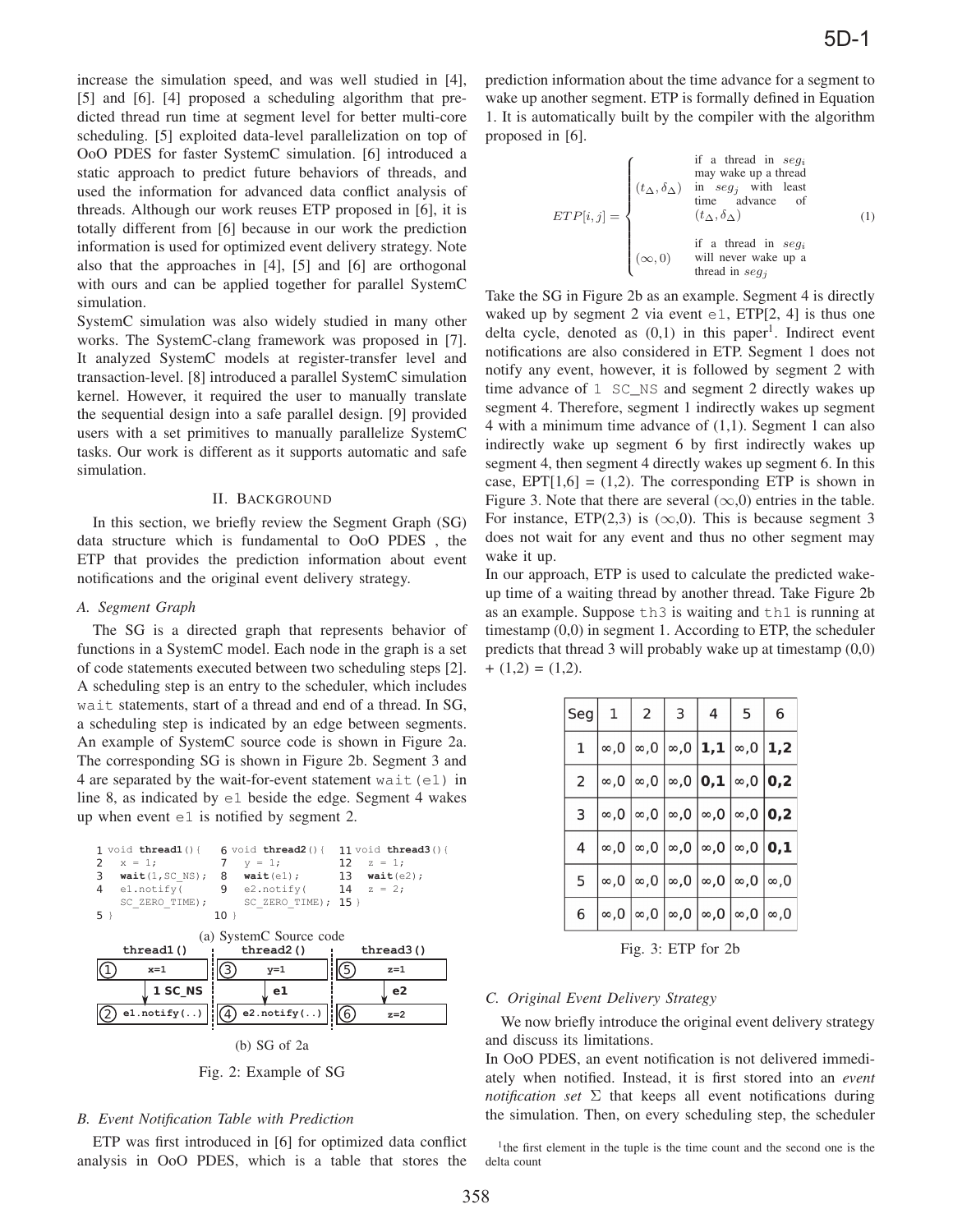checks every event notification in  $\Sigma$  to determine if the event notification satisfies the following two requirments:

1) Earlier than all RUNNING or READY threads

2) Earliest among all the event notifications stored in  $\Sigma$  that can wake up threads

If the two requirements are fulfilled, the scheduler delivers the event notification and wakes up all the threads that are waiting on this event.

The two requirements are demanded to avoid potential *late wake-up* of threads due to unknown future behaviors of other threads. Two possible scenarios are shown in Figure 4. The rectangles represent the segments executed by threads. Note that the clock axis represents the wall clock time.

The scenario in Figure 4a explains requirement 1. Segments 1 and 2 of threads th1 and th2 notify event e. Segment 4 of thread th3 waits for e. We assume that under out-of-order execution, th1 and th3 are scheduled to run first. Segment 1 notifies e at timestamp (3,0). Next, th3 starts waiting for e at  $(1,0)$ . Although e has already been notified at  $(3,0)$ , the scheduler decides not to deliver it to wake up th3. This is because  $\pm h2$  is still in **READY** at  $(2,0)$  and the scheduler cannot predict if  $th2$  notifies  $e$  before (3,0). In this example, th2 does notify  $\in$  at (2,0) and therefore th3 should wake up at (2,1). Requirement 1 successfully prevents a late wake-up of th3 at (3,1).



Fig. 4: Scenarios explaining requirement 1 and 2

The scenario in Figure 4b explains requirement 2. Two events e1 and e2 are notified by threads th1 and th2 at timestamps  $(3,0)$  and  $(6,0)$ . By requirement 1, the two event notifications are not delivered because threads th3 and th4 are still in **READY** at earlier timestamps. Next,  $th3$  and  $th4$ are scheduled to run and then wait for  $\epsilon$ 1 at (1,0) and  $\epsilon$ 2 at (2,0) respectively. Now, both event notifications: e1 at (3,0) and e2 at (6,0) meet requirement 1 as there are no threads in RUNNING or READY. However, as specified by requirement 2, only the earliest notification: e1 at (3,0) can be delivered. Notification e2 at (6,0) is not delivered. This is because the simulator is not able to predict whether the thread waked up by  $e1$  will notify  $e2$  at an earlier timestamp before (6,0). In this example,  $\pm$ h3 notifies e2 at (4,0) in segment 5 after being waked up by  $\in$  1, and therefore th4 should wake up at (4,1). Requirement 2 successfully prevents a late wake-up of th4 at (6, 1).

The original event delivery strategy is very conservative and sometimes makes false decisions to not deliver an event notification. In scenario 1, if segment 2 is modified to not notify event  $e$ , then notification of  $e$  at  $(3,0)$  is actually safe to deliver immediately after th3 starts waiting because no earlier notification of e will happen in the future. However, forced by requirement 1, the scheduler needs to wait until segment 2 finished execution to make this delivery. Similar for requirement 2. If the scheduler knows what will happen in the future, an event notification may be delivered earlier instead of being held until fulfilling requirements 1 and 2. Consequently, the corresponding waiting threads resume execution earlier and result in faster simulation. This motivates our idea of optimizing the event delivery strategy in OoO PDES with prediction information.

# III. OPTIMIZED EVENT DELIVERY STRATEGY WITH **PREDICTION**

In this section, we first propose the optimized event delivery algorithm and then discuss about the optimization of  $\Sigma$  to reduce the space and time complexity.

## *A. Optimized Event Delivery Algorithm*

Due to the out-of-order execution, a waiting thread  $th$  may be waked up by 1) event notifications that are already notified and stored in  $\Sigma$  or 2) event notifications that will be notified in the future by current running, ready or waiting threads. Based on this observation, we first use ETP to predict the earliest timestamp a waiting thread can wake up, and then use this information to determine if an event notification can be delivered to wake up a waiting thread. The details are shown in Algorithm 1. Note that the earliest timestamp a waiting thread th can wake up is denoted as  $th.\tau$  in Algorithm 1.

The algorithm contains four steps. In the first three steps, it calculates  $th.\tau$  of each waiting thread  $th$ :

1) In lines 4-8, we initialize  $th.\tau$  with the earliest timestamp at which th is waked up by event notifications in  $\Sigma$ .

2) In lines 11-21, we update  $th.\tau$  by *predicting* the earliest timestamp at which a running or ready thread  $th_r$  directly/indirectly wakes up th. Specifically, EPT is looked up according to the segment IDs of  $th<sub>r</sub>$  and  $th$ . As discussed in Section II-B, the look-up result is the minimum timestamp advance for  $th_r$  to wake up th. By adding this result to the timestamp of  $th_r$ , we get the earliest predicted wake up timestamp of  $th$ by  $th_r$ .

3) In lines 24-38, we update th.τ by *predicting* the earliest timestamp at which another waiting thread  $th_k$ directly/indirectly wakes up th. The prediction is done the similar way as in step 2: we first look up ETP and then add the result to the timestamp of  $th_k$ . However,  $th_k$  is still waiting and does not have a valid timestamp assigned until it has been waked up. Therefore, we instead use  $th_k.\tau$  as the timestamp of  $th_k$  because  $th_k.\tau$  is the earliest timestamp at which  $th_k$  can wake up. At first this seems like an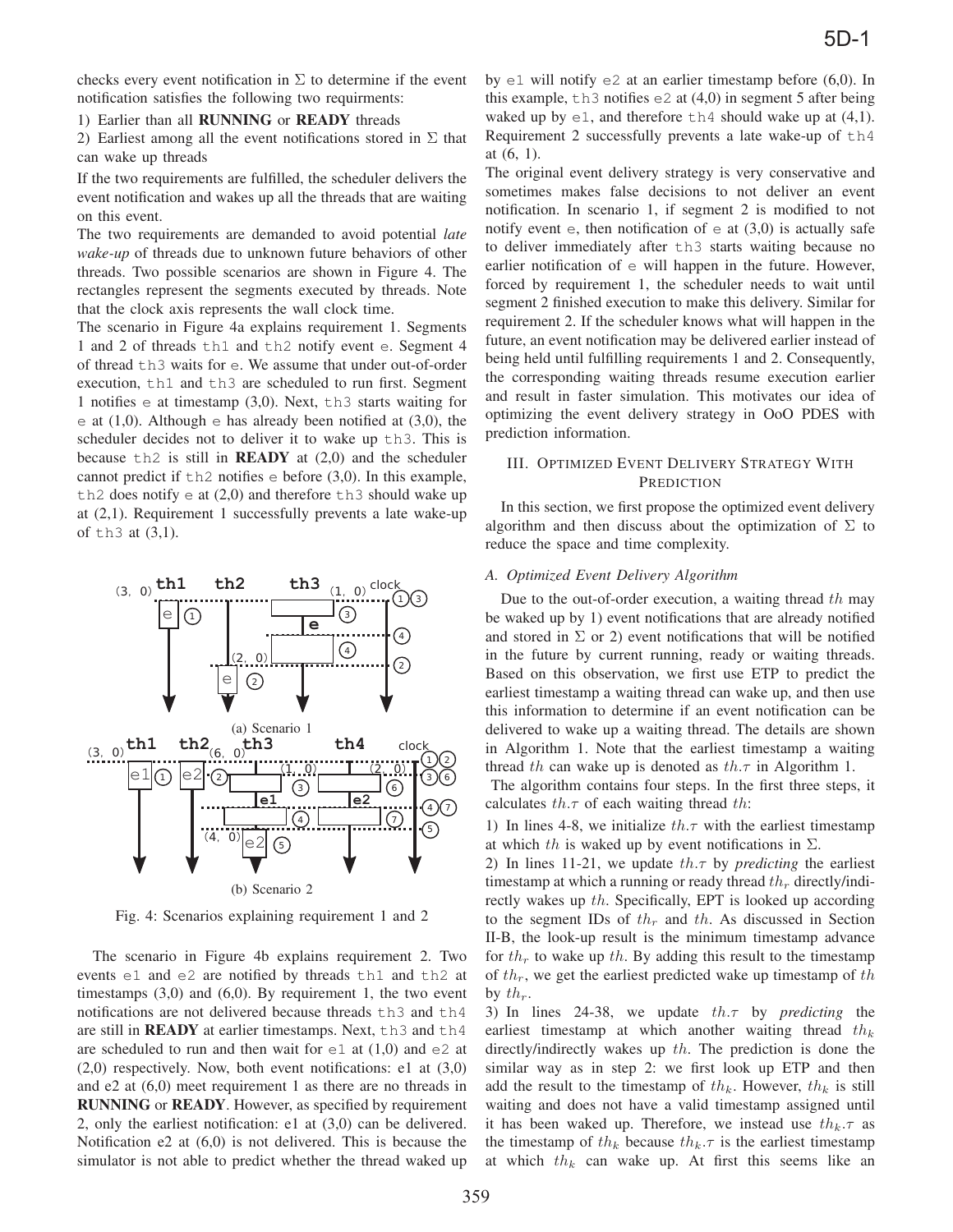Algorithm 1 Optimized Event Delivery Strategy using Prediction

```
1: function ANALYZEANDDELIVEREVENTS<br>2: do
  2: do<br>
3: \uparrow<br>
4: fo
                  \triangleright Step 1: event notifications affect \tau of waiting threads
 4: for all notification \in \Sigma do<br>5: for all th \in GETWAITINGT
 5: for all th \in GETWAITINGTHREADS(notification) do<br>6: th.\tau \leftarrow MIN(th.\tau, GETTIMESTAMP(notification)<br>7: end for
                             th.\tau \leftarrow \text{MIN}(th.\tau, \text{GETTIMESTAMP}(notification))7: end for
                  end for
  9:
\frac{10}{11}\triangleright Step 2: running and ready threads affect \tau of waiting threads
11: for all th \in WAITING do <br>12: seqID \leftarrow GETSEGMED
12: segID \leftarrow GETSeGMENTID(th)<br>13: for all th_r \in RUNNING \cup REA
13: for all th_r \in RUNNING ∪ READY do 14: \text{seqID}_r \leftarrow \text{GETSesmenTID}(th_r)14: segID_r \leftarrow \text{GETSeGMENTID}(th_r)<br>15: t_r \leftarrow \text{GETTIMESTAMP}(th_r)15: t_r \leftarrow \text{GETTIMESTAMP}(th_r)<br>16: t_{pred} \leftarrow ETP[segID_r, segID]16: t_{pred} \leftarrow ETP[segID_r, segID]<br>
17: if ISVALID(t_{pred}) then<br>
18: th.\tau \leftarrow \text{MIN}(th.\tau, t_r + t_{pred})<br>
19
19: end if<br>
20: end for
20: end for<br>21: end for
                   end for
22:
23: 24:\triangleright Step 3: waiting threads affect \tau of other waiting threads
24: L \leftarrow number of waiting threads<br>25: \mathbb{D} \leftarrow \emptyset25: \mathbb{D} \leftarrow \varnothing b<br>
26: for k \leftarrow 1 to L do<br>
27: th \leftarrow Waiting thread that has the
                                                                              \triangleright Waiting threads with determined \tau26: for k \leftarrow 1 to L do<br>
27: th_k \leftarrow Waiting thread that has the k^{th} smallest \tau<br>
28: insert th_k to D
28: insert th_k to D<br>29: seqID_k \leftarrow GE
29: segID_k \leftarrow GETSEGMENTID(th_k)<br>30: t_k \leftarrow th_k.\tau30: t_k \leftarrow th_k.\tau<br>31: for all th \in WAITING do<br>32: \begin{array}{r} \text{seqID} \leftarrow \text{GETSEGME1} \end{array}32: \begin{array}{r}\n 32: \quad \text{segID} \leftarrow \text{GETSeGMENTID}(th) \\
 33: \quad \text{fused} \leftarrow \text{ETP}[seqID_L, seqI]\n \end{array}33: t_{pred} \leftarrow ETP[segID_k, segID]<br>34: if ISVALID(t_{pred}) then
34: if ISVALID(t_{pred}) then<br>35: th.\tau \leftarrow \text{MIN}(th.\tau, t)35: t h.\tau \leftarrow \text{MIN}(t h.\tau, t_k + t_{pred})<br>36: end if<br>37: end for
                              end if
37: end for 38: end for
                   end for
39:
\frac{40}{41}:
                   \triangleright Step 4: Deliver event notifications by checking \tau s41: for all notification \in \Sigma do<br>42: for all th \in \text{GETWATTING}42: for all th \in GETWAITINGTHREADS(notification) do<br>43: if GETTIMESTAMP(notification) = th.\tau then
43: if GETTIMESTAMP(notification) = th.\tau then<br>44: DELIVERNOTIFICATIONTOTHREAD(notifica<br>45: end if
                                    \verb|DELIVERNOTIFICATIONTOTHREAD(notification, th)|end if
\frac{46}{47}: end for
47: end for 48: while no w
             while no waked up thread and event notification delivered
49: end function
```
endless loop:  $\tau s$  are used to update  $\tau s$ . In fact, there exists a topological order among all the  $\tau s$ :  $\tau$  of a waiting thread may only be updated by  $\tau s$  of other waiting threads with smaller values. According to this topological order, we design a loop to update  $\tau s$ , as shown in lines 26-38. On the  $k^{th}$  iteration, we use  $th_k.\tau$  of the waiting thread  $th_k$  that has the  $k^{th}$ smallest  $\tau$  among all waiting threads to update other  $\tau$ s and stores  $th_k$  into the set  $\mathbb{D}$ .

**Theorem 1.** At the end of the  $k^{th}$  iteration,  $\forall th_D \in \mathbb{D}$ ,  $th_D. \tau \leq th_k. \tau.$ 

*Proof.* Theorem 1 is proved by induction.

a) *Base case*: At the end of the first iteration, D contains only th<sub>1</sub>. It is correct that  $\forall th_D \in \mathbb{D}$ ,  $th_D. \tau \leq th_1. \tau$ .

b) *Inductive hypothesis*: Let  $th_{last}$  be the last waiting thread added to  $\mathbb{D}$ . Let  $\mathbb{D}' = \mathbb{D} \cup th_{last}$ . Our I.H. is:  $\forall th_{D'} \in \mathbb{D}',$  $th_{D'} \tau \leq th_{last} \tau$ <br>a) Using the UL

c) *Using the I.H.*: Assume I.H. is correct on the  $(k - 1)$ <sup>th</sup> iteration. Let  $th_{k-1}$  be the waiting thread added to D on the  $(k-1)$ <sup>th</sup> iteration, th<sub>k</sub> be the waiting thread added to D on the  $k^{th}$  iteration,  $\mathbb{D}_{k-1}$  be the  $\mathbb{D}$  at the end of the  $(k-1)^{th}$ iteration,  $\mathbb{D}_k$  be the  $\mathbb D$  at the end of the  $k^{th}$  iteration. By using the I.H.,  $\forall th_{D_{k-1}} \in \mathbb{D}_{k-1}$ ,  $th_{D_{k-1}} \cdot \tau \leq th_{k-1} \cdot \tau$ . Also, since D only grows in size,  $\mathbb{D}_k = \mathbb{D}_{k-1} \cup th_k$ .

Because on the  $(k-1)$ <sup>th</sup> iteration, we select th<sub>k-1</sub> rather than th<sub>k</sub>, this indicates that at the beginning of the  $(k-1)$ <sup>th</sup> iteration,  $th_{k-1} \tau \leq th_k \tau$ . Also, on the  $(k-1)$ <sup>th</sup> iteration we can only update other  $\tau s$  to be values larger than  $th_{k-1}.\tau$ because ETP contains only positive timestamps. Therefore,  $th_{k-1}.\tau \leq th_k.\tau$  still holds on the  $k^{th}$  iteration. Since 1)  $th_{k-1}.\tau \leq th_k.\tau$ , 2) using the I.H.,  $\forall th_{D_{k-1}} \in \mathbb{D}_{k-1}$ ,  $th_{D_{k-1}}$ , $\tau \leq th_{k-1}$ , $\tau$ , 3)  $\mathbb{D}_k = \mathbb{D}_{k-1} \cup th_k$ , by combining these inequalities we prove that  $\forall th_{D_k} \in \mathbb{D}_k$ ,  $th_{D_k} \cdot \tau \leq th_k \cdot \tau$ .<br>Therefore, the LH, is still correct on the  $k^{th}$  iteration. Therefore, the I.H. is still correct on the  $k^{th}$  iteration.

According to Theorem 1, once a waiting thread  $th_k$  is inserted to  $\mathbb{D}$ ,  $th_k.\tau$  will not change in following iterations. Therefore, it is safe to use  $th_k.\tau$  to update other  $\tau s$ .

In lines 41-47, Algorithm 1 checks for each waiting thread  $th$ if it can be waked up by an event notification *notification* in  $\Sigma$  at th.τ. If true, *notification* is then safe to be delivered to wake up th because th is impossible to wake up any earlier.

The do-while loop in line 48 handles the situation where the only thread that can wake up is waiting for a sc\_event\_and\_list. If this is not correctly handled, the simulation may stop early and violate the SystemC semantics. Details are not described in this paper for brevity.

Now we demonstrate Algorithm 1 using the scenario in Figure 4a. When thread th3 starts waiting, it cannot wake up immediately though event  $e$  is already notified at  $(3,0)$  in segment 1 by th1. This is because the scheduler predicts that segment 2 will in the future notify  $e$  and therefore th3. $\tau$  is (2,1). However, if the scenario is changed such that segment 2 does not notify  $\epsilon$  or notifies  $\epsilon$  after (3,0), notification of  $e$  at  $(3,0)$  would be delivered immediately when th3 enters segment 3 because  $\text{th}3.\tau$  is now (3,1). Similar for the scenario in Figure 4b. In conclusion, Algorithm 1 helps the scheduler to deliver event notifications earlier. As a result, waiting threads can resume execution earlier.

#### *B. Complexity Analysis and Optimization*

In this section we first analyze the complexity of Algorithm 1. Let:

1) N be the number of event notifications in  $\Sigma$ 

- 2)  $W$  be the number of threads in **WAITING**
- 3) R be the number of threads in RUNNING ∪ READY

The time complexity of step 1 is  $N \times W$  because the two functions MIN() and GETWAITINGTHREADS() are both of constant time complexity. The time complexity of step 2 is  $W \times R$  because ISVALID() and table look-up of ETP are both of constant time complexity. The time complexity of step 3 is  $W \times W$  based on the implementation. GETSEGMENTID() is implemented as a table look-up function and has constant time complexity. The time complexity of step 4 is  $N \times W$ . Therefore, the overall time complexity of Algorithm 1 is  $W \times (W + R + 2 \times N).$ 

Note that W and R are fixed and specified by the SystemC model, so we can only optimize N. Because  $\Sigma$  stores all the event notifications since the start of simulation, its size N keeps growing dramatically and decreases the simulation speed over time. To solve the problem, we remove event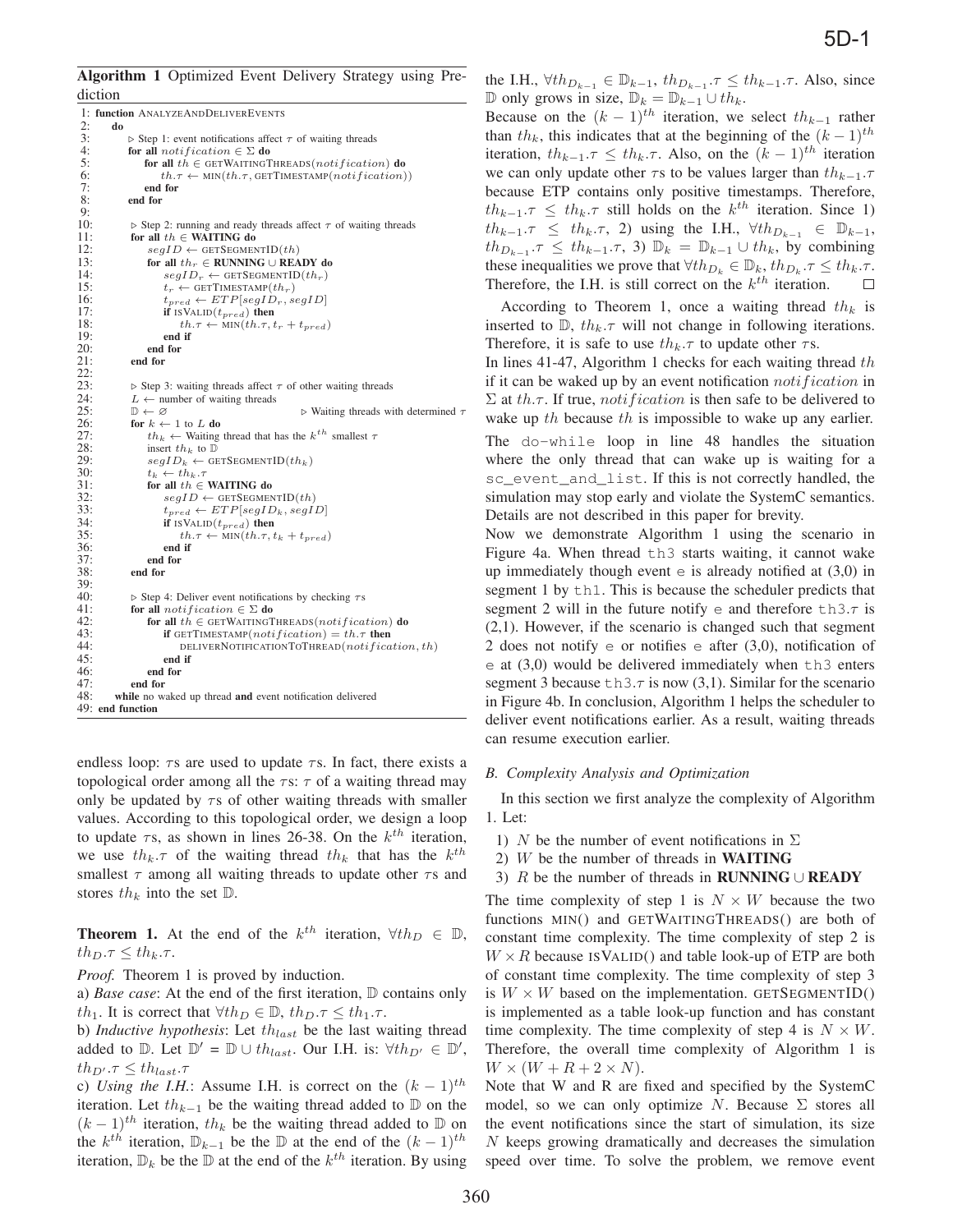notifications from  $\Sigma$  which are earlier than all running or ready threads after ANALYZEANDDELIVEREVENTS() is called  $2$ . The optimization is safe and valid because the removed event notifications will not in the future wake up any threads. The proof is omitted here for brevity. With this optimization,  $N$  is no longer the number of event notifications since the start of simulation but the number of active event notifications. This practically speeds up Algorithm 1 and reduces space cost.

## IV. EXPERIMENTS AND RESULTS

We have implemented Algorithm 1 as an extension of the RISC OoO PDES simulator download from [10]. The RISC infrastructure also provides a SystemC compiler that statically analyzes an input SystemC model. ETP is automatically generated by the compiler and provided to the simulator in the instrumented SystemC model. We have evaluated our approach with synthetic examples generated by the TGFF tool and also real-world DVD decoder and GoogLeNet [11] examples. For evaluation, we have measured the execution times under the sequential Accellera simulator (Seq), the original RISC OoO PDES simulator (Org) and the RISC OoO PDES simulator with optimized event delivery strategy using prediction proposed in this work (Prd). Experiments were performed on an Intel Xeon E3-1240 multi-core processor with 4 cores, 2-way hyperthreaded. The CPU frequency-scaling was turned off so as to provide accurate and repeatable results.

## *A. TGFF Examples*

In this experiment, we evaluate the performance of the proposed approach with synthetic examples which are automatically generated by the TGFF tool with SystemC extension [4]. Figure 5 shows the generic structure of the generated SystemC models. The model contains multiple lanes of nodes between Stimulus and Monitor. All nodes are connected by user-defined fifo channels. Each channel contains two events. Each node is a SystemC module with a single thread that first reads the data from the input port, performs some intensive computation and finally sends the result to the output port. The model is parameterized and we are able to control:

- 1) the number of lanes  $m$ .
- 2) the number of nodes per lane  $n$ .
- 3) the computation workload of each node  $w$ .

In this experiment, each node has random workload and each lane has the same amount of nodes. The workload of each node is determined by the iterations of a for loop, which varies from then thousand to one million. We generated 20 benchmarks with  $m$  varying from 1 to 16 and  $n$  varying from 2 to 16. Table I shows the run-times of the examples with Seq, Org and Prd. It also shows the speedups of Org vs. Seq and Prd vs. Seq. The speedups are shown in bold font. Table I allows the following observations:



Fig. 5: SystemC model of synthetic examples

- 1) PRD is faster than SEQ. A maximum speed-up of 6.3x is achieved by PRD over SEQ with m=4 and n=16, which is impressive on a 4-core machine with 8 hyperthreads. Note that a naive theoretical speed-up of 8x cannot be achieved. This is because there are only four FPUs on the host processor. Due to the intensive computations in each node, the eight hyperthreads are not allowed to run fully in parallel. We also notice that the speedup slightly drops when  $m = 16$  and  $n = 16$ . This is due to the largely increased context switching and contentions of FPUs between threads.
- 2) PRD is faster than ORG. The speedup is most obvious when there is only one lane in the model. ORG has no speedup against SEQ while PRD has an increasing speedup with the number of nodes. Under ORG, requirement 1 and 2 in Section II-II-C become a global barrier and forbid threads that have different timestamps to execute out-of-order. On the other hand, PRD makes correct predictions and identifies that only neighboring nodes have dependency while others are able to run outof-order. Therefore, more events are delivered and more threads wake up in the same scheduling step, which as a result increases the execution speed of the model. Due to the hardware limitations (number of hyperthreads and FPUs), the speedup decreases with the increasing of *m*. However, PRD is still significantly faster than ORG.

The observations confirm the effectiveness of the proposed event delivery strategy using predictions. We achieve a maximum speedup of 6.3x over Accellera sequential simulation and 4.9x over the original OoO PDES, which are impressive on a 4-core machine.

#### *B. DVD Player*

In this experiment we evaluate our approach using the DVD player example that is similar to the one in Figure 1a. After decoding, the results are sent to a Monitor module. The communication in this model is via user-defined doublehandshake channels. The results of run-times and speedups compared to the Accellera sequential simulation are shown in Table II.

In this example, the three decoding lanes are independent and are able to execute in parallel. However the original OoO PDES (Org) imposes a false global barrier such that one lane can only continue execution until the other two lanes have finished execution. The barrier reduces the parallelism level of the model and decreases the execution speed, resulting in a speedup of 2.3x over Seq. On the other hand, our proposed approach successfully predicts that the three lanes are independent and therefore decoder threads wake up out-oforder. As a result, the execution speed increases and achieves a speedup of 2.8x over Seq and 1.2x over Org. Note that

 $2$ sc event and list causes an exception here. If a thread th is waiting for a sc\_event\_and\_list, the timestamp that th started waiting is also considered in the comparison